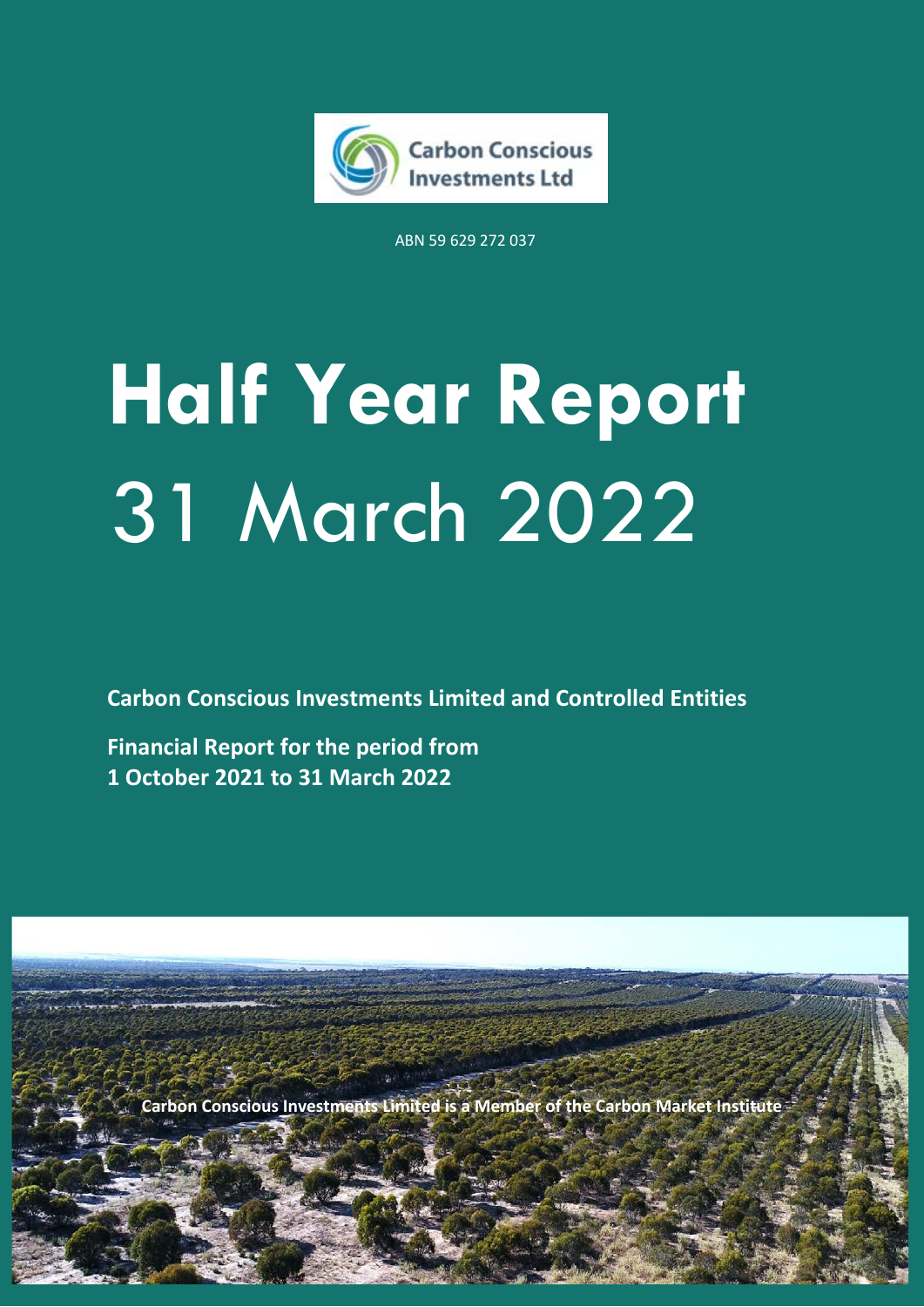### **Contents**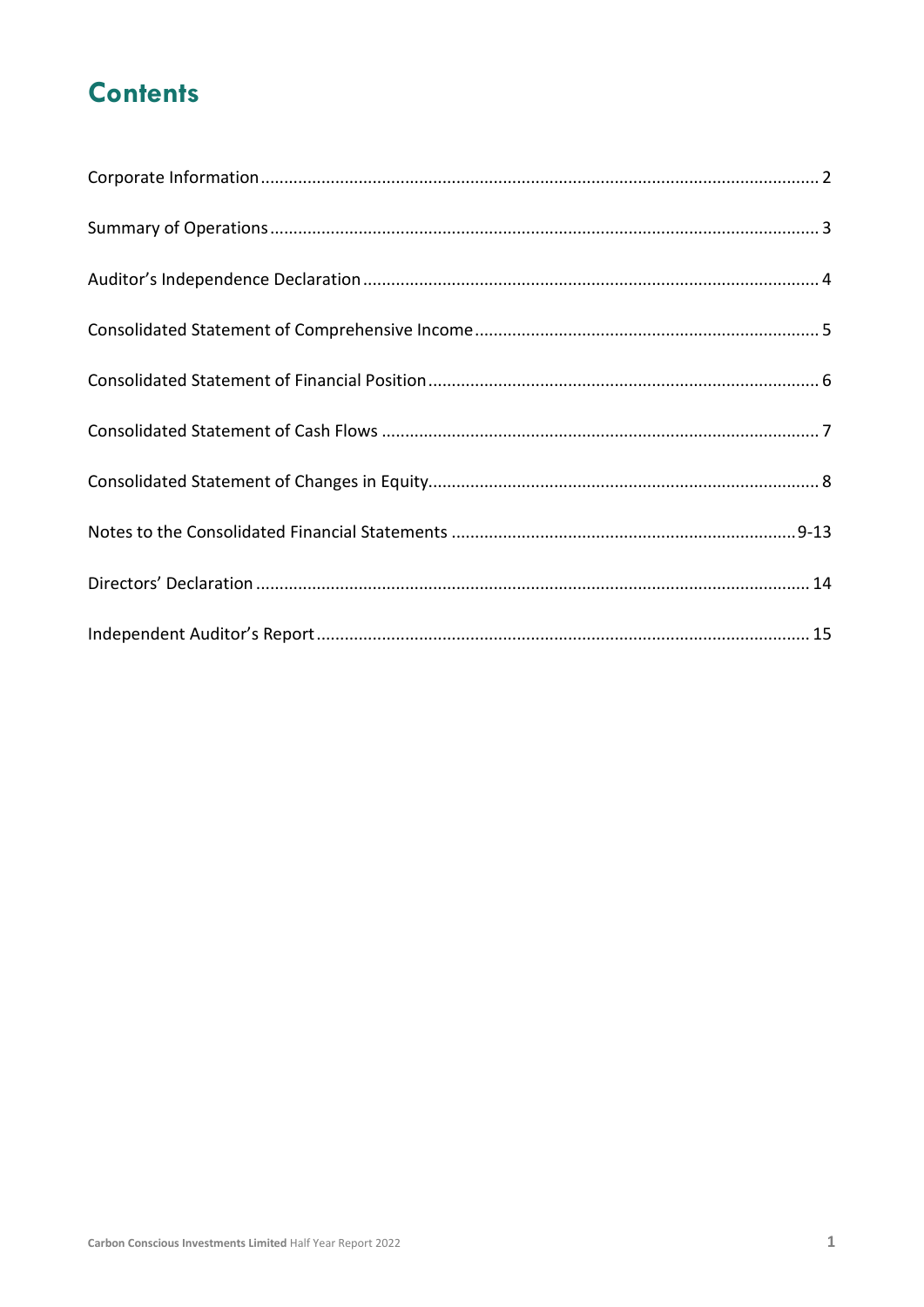### **Corporate Information**

#### **CARBON CONSCIOUS INVESTMENTS LIMITED**

**ABN 59 629 272 037**

### **DIRECTORS**

Anthony Fitzgerald (Managing Director & Company Secretary) Natasha Ayers (Non-Executive Director) Raphael Wood (Non-Executive Director)

#### **PRINCIPAL & REGISTERED OFFICE** Level 2

35 Outram Street West Perth WA 6005

### **SHARE REGISTRY**

Automic Registry Services Level 5, 191 St Georges Terrace Perth WA 6000 Telephone: 1300 288 664

### **SOLICITORS**

Allens Level 11, Mia Yellagonga Tower 2 5 Spring Street Perth WA 6000

### **BANKERS**

BankWest 300 Murray Street Perth WA 6000

### **AUDITORS**

Elderton Audit Pty Ltd Level 2, 267 St Georges Terrace Perth WA 6000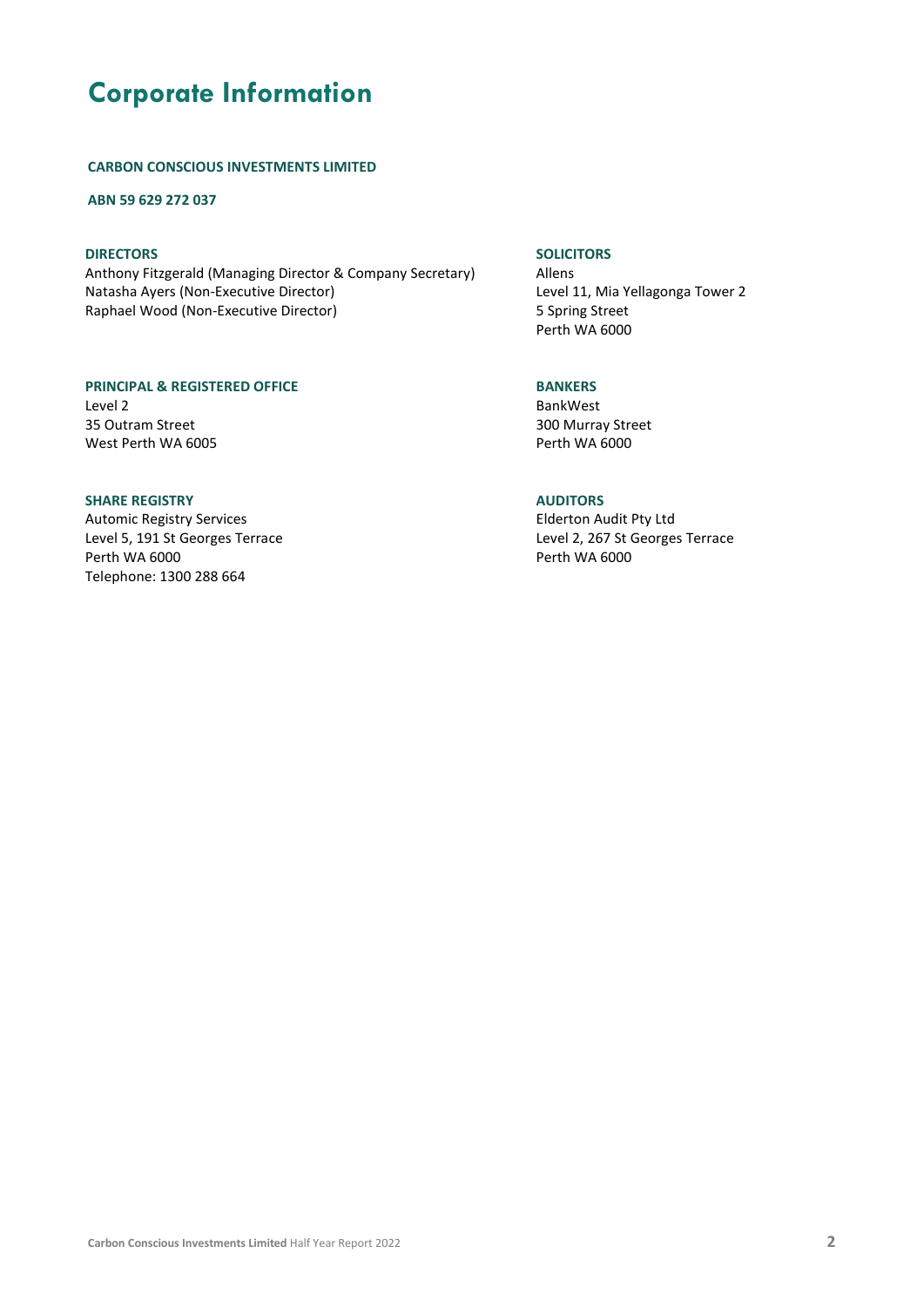### **Summary of Operations**

Dear Shareholders

31 March 2022 marked the Half Financial Year for Carbon Conscious Investments Limited (CCIU) and operational and corporate matters of note included:

- The execution of a Fully Franked Dividend of \$400,000 (\$0.0023/share) in December 2021.
- The completion and submission of an Offset Report and ACCU Claim for Project 1 for the period 1 January to 31 October 2021 and subsequent issuance of ACCUs by the Clean Energy Regulator.
- The acceptance by the Clean Energy Regulator of an application to vary the Method used to manage and claim ACCUs for Project 2 to Carbon Credits (Carbon Farming Initiative) (Reforestation by Environmental or Mallee Plantings—FullCAM) Methodology Determination 2014 (F2015C00581)
- The completion of an Offset Report and ACCU Claim for Project 2 for the period 1 November 2019 to 31 October 2021 using the F2015C00581 Method, and the commencement of an independent audit of the same.
- Observations of encouraging natural regeneration of trees in the majority of areas of Corro farm impacted by cyclone Seroja (and plans are in place to conduct a more detailed survey in the next half).
- An approach by a party had expressed interest in purchasing all of the shares in the company reached an advanced stage but was discontinued.

Matters of note since the end of the half year have included:

- The completion of a reasonable assurance audit of the Project 2 Offset Report by RSM who concluded that 'in all material aspects the Offsets Report for the Reporting Period 1 November 2019 to 31 October 2021 has been prepared in accordance with section 76 of the CFI Act. Subsequently the Offset and Audit Reports and an ACCU Claim were submitted and remain under evaluation by the Clean Energy Regulator.
- CCIU continues to be approached by various parties seeking to engage in relation to new business and corporate opportunities, and the Company is actively engaging to seek to provide additional value to shareholders.
- A new Labor federal government was elected with a strong mandate to act on climate change and resolve Australia's energy transition issues, which is seen as positive for the carbon offset sector.
- Previous non-executive chair and company founder Andrew McBain was appointed to the Board to assist with identifying and reviewing new opportunities for the Company.

Anthony Irwin Fitzgerald Managing Director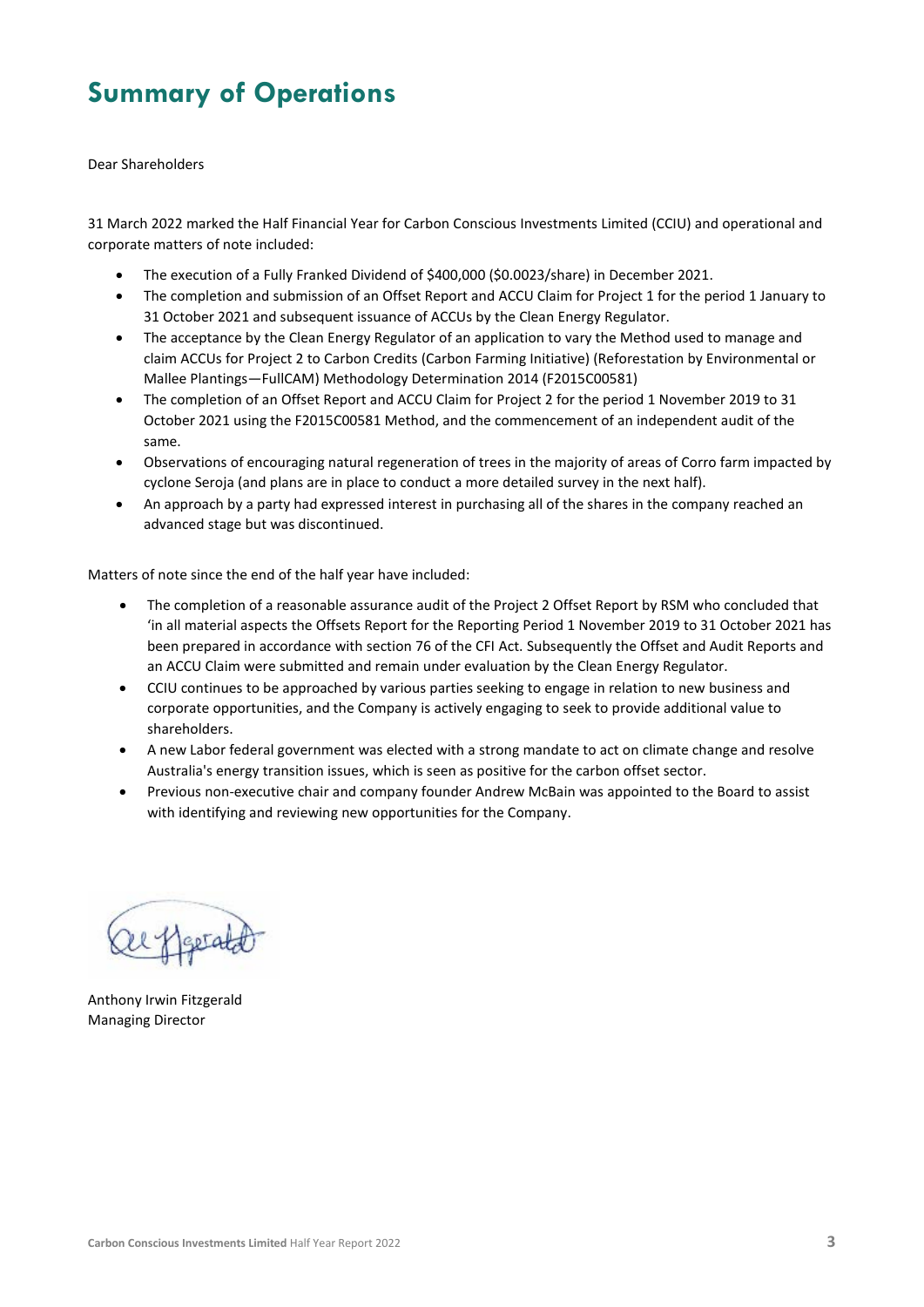

### **Auditor's Independence Declaration**

To those charged with the governance of Carbon Conscious Investments Limited

As auditor for the review of Carbon Conscious Investments Limited for the half-year ended 31 March 2022, I declare that, to the best of my knowledge and belief, there have been:

- no contraventions of the independence requirements of the Corporations Act 2001 in relation to the  $i)$ review; and
- no contraventions of any applicable code of professional conduct in relation to the review. ii)

Elderton Audit Pty Ltd

**Elderton Audit Pty Ltd** 

 $\sqrt{27}$ 

**Rafay Nabeel Audit Director** 15 June 2022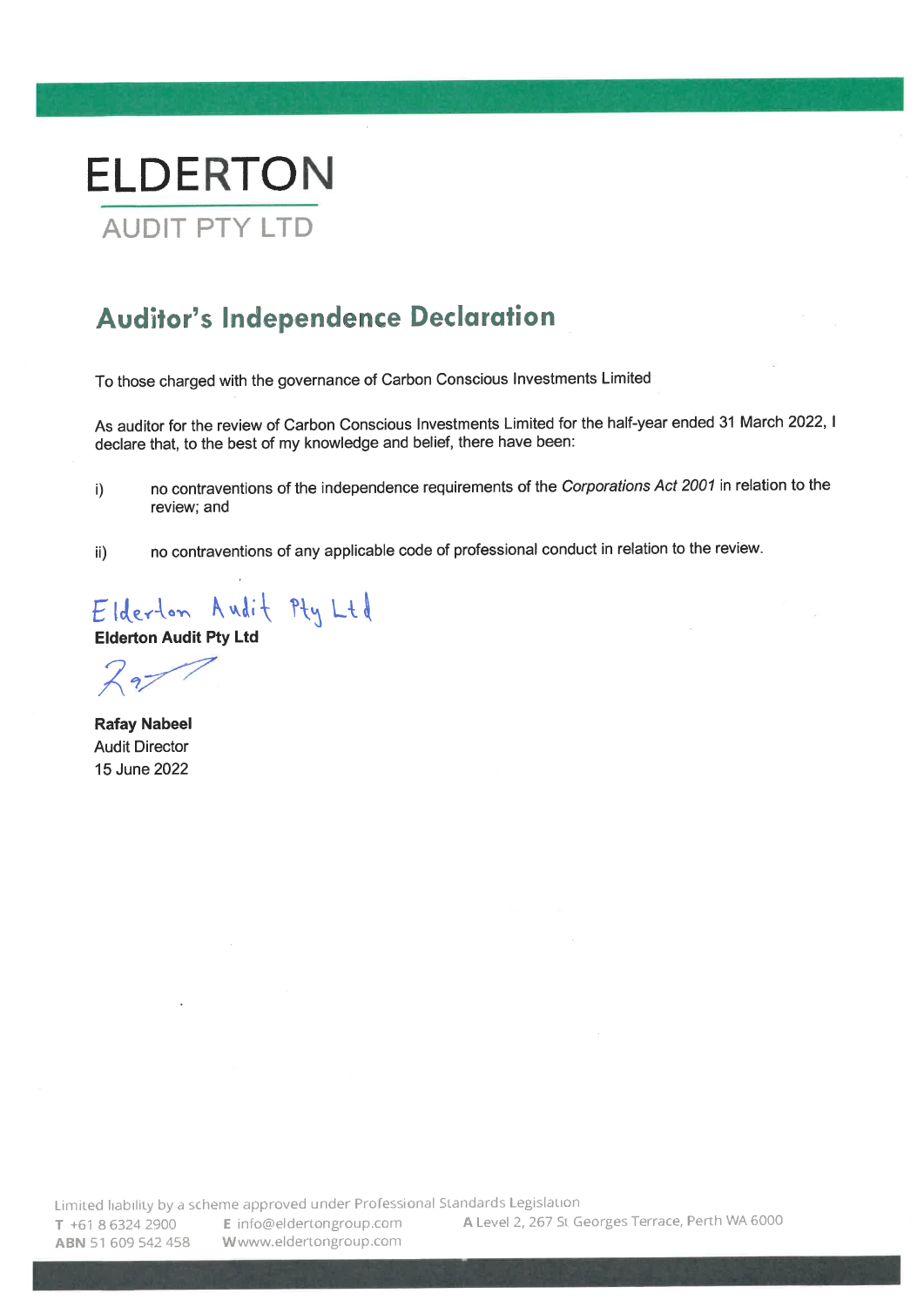### **Consolidated Statement of Comprehensive Income**

**FOR THE HALF YEAR ENDED 31 MARCH 2022**

| <b>CONSOLIDATED</b>                                 |                                                       |            |                                        |
|-----------------------------------------------------|-------------------------------------------------------|------------|----------------------------------------|
|                                                     | <b>6 Months Ended</b><br><b>Note</b><br>31 March 2022 |            | <b>6 Months Ended</b><br>31 March 2021 |
|                                                     |                                                       | \$         | \$                                     |
|                                                     |                                                       |            |                                        |
| Revenue from operations                             | $\overline{2}$                                        | 1,500,930  | 1,309,395                              |
| Other income                                        | $\overline{2}$                                        |            | 101,374                                |
| Cost of Sales                                       |                                                       | (286, 915) | (324, 775)                             |
| <b>Operating Expenses</b>                           |                                                       |            |                                        |
| Administrative expenses                             |                                                       | (61, 652)  | (70, 780)                              |
| Business development expenses                       |                                                       | (59, 828)  |                                        |
| Depreciation and amortisation expense               |                                                       | (283, 542) | (283, 436)                             |
| Employee benefits expense                           |                                                       | (87, 902)  | (87, 582)                              |
| Financing expenses                                  |                                                       |            | (1, 303)                               |
| Profit before income tax expense                    |                                                       | 721,092    | 642,893                                |
| Income tax expense                                  | 3                                                     | (180, 704) | (87,969)                               |
| Profit after income tax expense for the year        |                                                       | 540,388    | 554,924                                |
|                                                     |                                                       |            |                                        |
| Other comprehensive (expense)/income for the period |                                                       |            |                                        |
| Fair value (loss)/ gain on investment               | 8                                                     |            |                                        |
|                                                     |                                                       |            |                                        |
| Total comprehensive income for the year             |                                                       | 540,388    | 554,924                                |
|                                                     |                                                       |            |                                        |
| Basic earnings per share (cents per share)          | 4                                                     | 0.31       | 0.32                                   |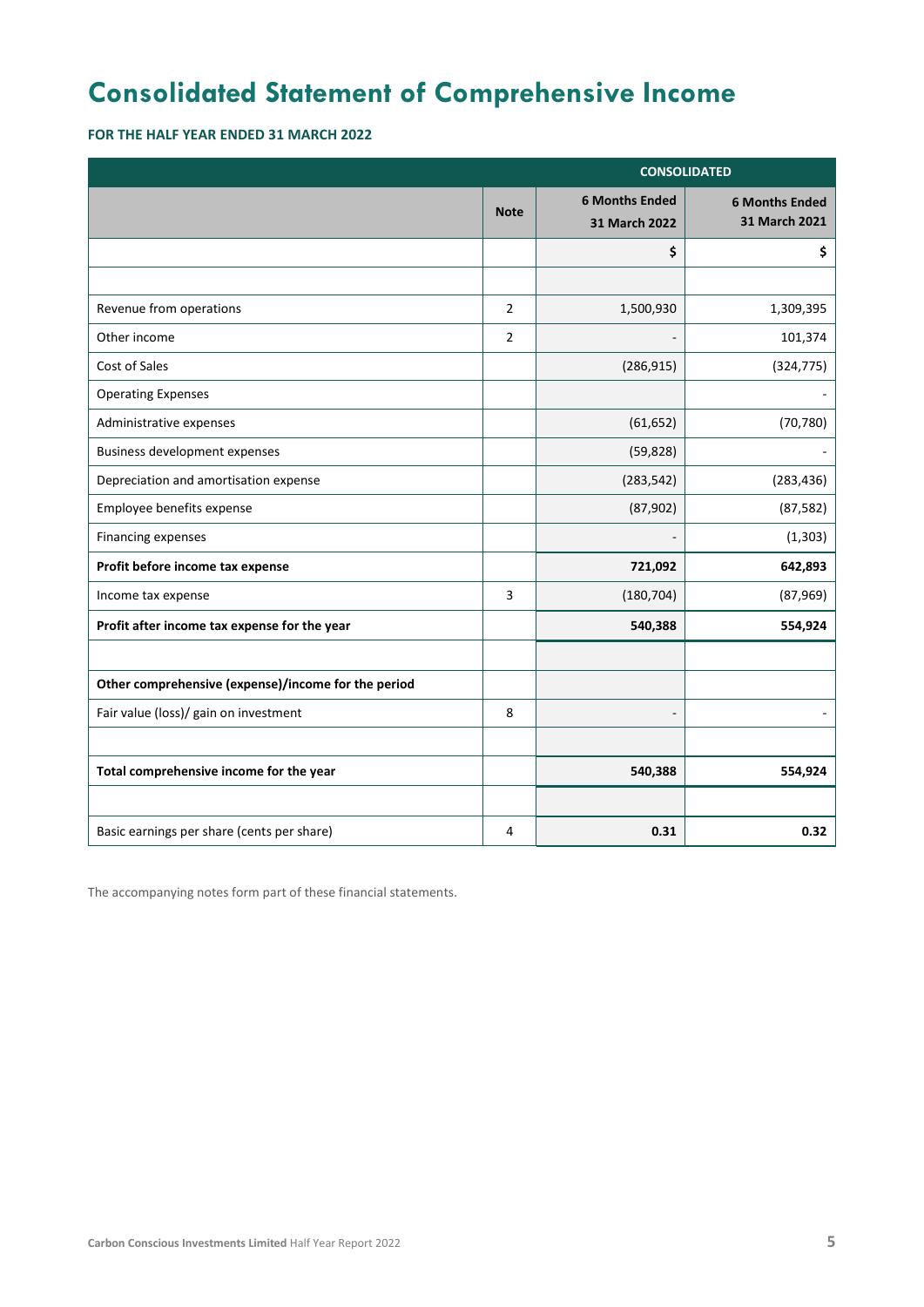### **Consolidated Statement of Financial Position**

**AS AT 31 MARCH 2022**

|                                        | <b>CONSOLIDATED</b> |                |                   |  |
|----------------------------------------|---------------------|----------------|-------------------|--|
|                                        | <b>Note</b>         | 31 March 2022  | 30 September 2021 |  |
|                                        |                     | \$             | \$                |  |
| <b>Current Assets</b>                  |                     |                |                   |  |
| Cash and cash equivalents              | 5                   | 1,654,099      | 1,359,330         |  |
| Trade and other receivables            | 6                   | 665,752        | 650,511           |  |
| Inventories                            | $\overline{7}$      | 942            | 13,556            |  |
| Investments                            | 8                   | $\overline{a}$ |                   |  |
| Prepayments                            |                     | 55,423         | 86,092            |  |
| <b>Total Current Assets</b>            |                     | 2,376,216      | 2,109,489         |  |
|                                        |                     |                |                   |  |
| <b>Non-Current Assets</b>              |                     |                |                   |  |
| Intangible assets                      | 9                   | 2,533,487      | 2,816,479         |  |
| Inventories                            | $\overline{7}$      | 17,630         | 15,156            |  |
| Plant & Equipment                      | 10                  | 2,389          | 2,939             |  |
| <b>Total Non-Current Assets</b>        |                     | 2,553,506      | 2,834,574         |  |
|                                        |                     |                |                   |  |
| <b>Total Assets</b>                    |                     | 4,929,722      | 4,944,063         |  |
|                                        |                     |                |                   |  |
| <b>Current Liabilities</b>             |                     |                |                   |  |
| Trade and other payables               | 11                  | 209,675        | 259,851           |  |
| Provision for income tax               |                     | 124,826        | 190,702           |  |
| <b>Total Current Liabilities</b>       |                     | 334,501        | 450,553           |  |
|                                        |                     |                |                   |  |
| <b>Non-Current Liabilities</b>         |                     |                |                   |  |
| Deferred tax liability                 |                     | 423,119        | 462,406           |  |
| <b>Total Non-Current Liabilities</b>   |                     | 423,119        | 462,406           |  |
|                                        |                     |                |                   |  |
| <b>Total Liabilities</b>               |                     | 757,620        | 912,959           |  |
|                                        |                     |                |                   |  |
| <b>Net Assets</b>                      |                     | 4,172,102      | 4,031,104         |  |
|                                        |                     |                |                   |  |
| <b>Equity</b>                          |                     |                |                   |  |
| Issued capital                         | 12                  | 3,436,167      | 3,436,167         |  |
| Accumulated other comprehensive income |                     |                |                   |  |
| Retained earnings                      |                     | 735,935        | 594,937           |  |
| <b>Total Equity</b>                    |                     | 4,172,102      | 4,031,104         |  |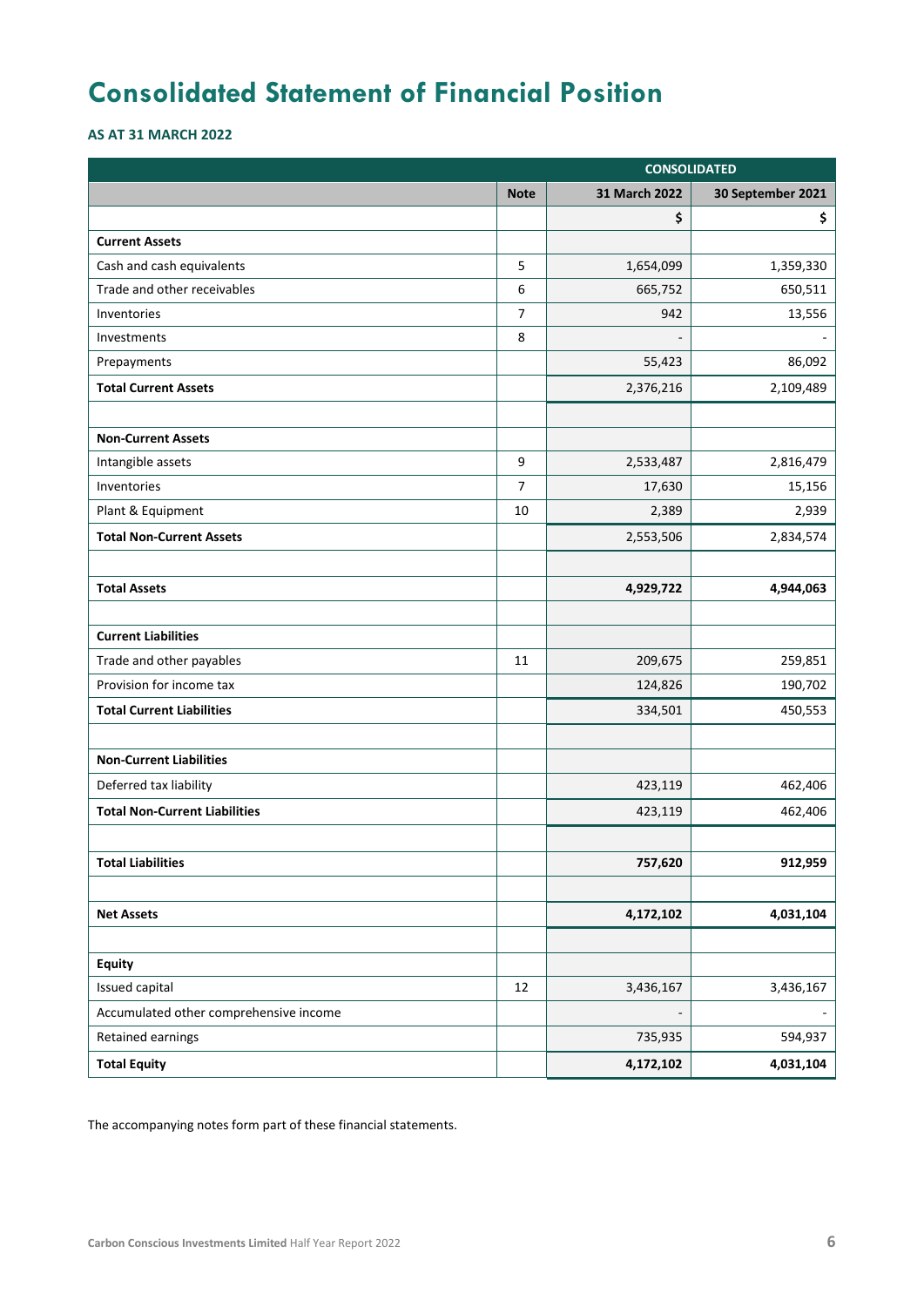### **Consolidated Statement of Cash Flows**

**FOR THE PERIOD ENDED 31 MARCH 2022**

|                                                  |             |                       | <b>CONSOLIDATED</b>   |
|--------------------------------------------------|-------------|-----------------------|-----------------------|
|                                                  |             | Inflows/(Outflows)    | Inflows/(Outflows)    |
|                                                  | <b>Note</b> | <b>6 months Ended</b> | <b>6 months Ended</b> |
|                                                  |             | 31 March 2022         | 31 March 2021         |
|                                                  |             | \$                    | \$                    |
| Cash flows from operating activities             |             |                       |                       |
| Receipts from customers                          |             | 1,511,070             | 1,290,366             |
| Payments to suppliers and employees              |             | (526, 163)            | (591, 828)            |
| Interest received                                |             |                       |                       |
| Interest paid                                    |             |                       | (1, 303)              |
| Income tax paid                                  |             | (290, 749)            | (305, 582)            |
| Net cash provided by operating activities        |             | 694,158               | 391,653               |
|                                                  |             |                       |                       |
| Cash flows from investing activities             |             |                       |                       |
| Proceeds from sale of investments                |             |                       | 170,153               |
| Purchase of plant and equipment                  |             |                       | (2, 269)              |
| Net cash provided by investing activities        |             |                       | 167,884               |
|                                                  |             |                       |                       |
| Cash flows from financing activities             |             |                       |                       |
| Dividends paid to shareholders                   |             | (399, 389)            | (454, 957)            |
| Return of capital paid to shareholders           |             |                       |                       |
| Repayment of borrowings                          |             |                       | (100,000)             |
| Net cash provided by financing activities        |             | (399, 389)            | (554, 957)            |
|                                                  |             |                       |                       |
| Net increase in cash and cash equivalents        |             | 294,769               | 4,580                 |
| Cash and cash equivalents at beginning of period |             | 1,359,330             | 934,691               |
| Cash and cash equivalents at end of period       | 5           | 1,654,099             | 939,271               |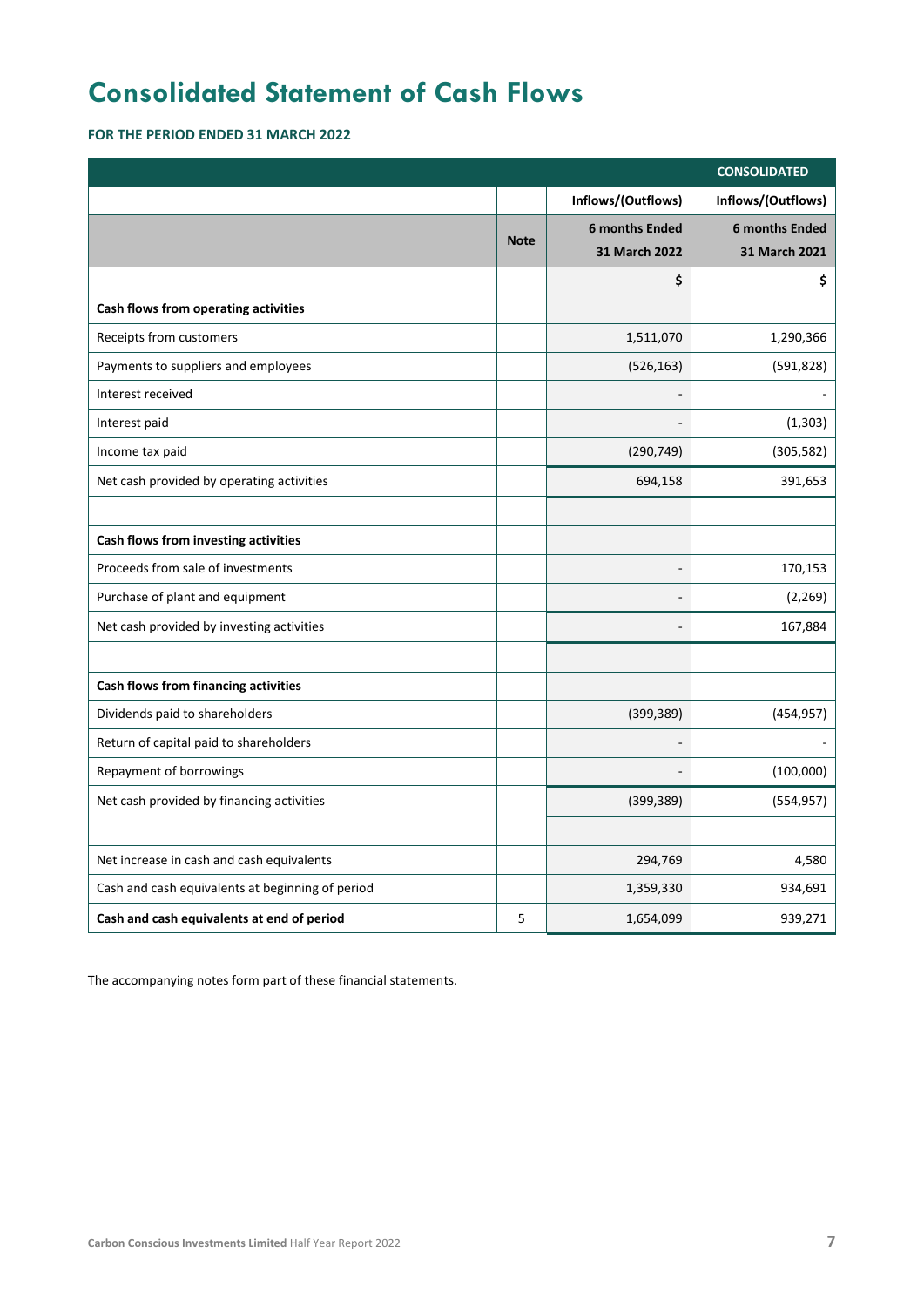### **Consolidated Statement of Changes in Equity**

### **FOR THE HALF YEAR ENDED 31 MARCH 2022**

| <b>CONSOLIDATED</b>                                                             |                       |                                                |                                    |              |
|---------------------------------------------------------------------------------|-----------------------|------------------------------------------------|------------------------------------|--------------|
|                                                                                 | <b>Issued Capital</b> | <b>Other</b><br>Comprehensive<br><b>Income</b> | <b>Retained</b><br><b>Earnings</b> | <b>Total</b> |
|                                                                                 | \$                    | \$                                             | \$                                 | \$           |
| Balance at 1 October 2020                                                       | 3,436,167             | 164,810                                        | 395,046                            | 3,996,023    |
| Profit/(loss) attributable to members                                           |                       |                                                | 554,924                            | 554,924      |
| Items of other comprehensive income recognised<br>directly to retained earnings |                       | (164, 810)                                     |                                    | (164, 810)   |
| Dividends paid                                                                  |                       |                                                | (454, 957)                         | (454, 957)   |
| Total comprehensive income for the year                                         |                       | (164, 810)                                     | 99,967                             | (64, 843)    |
| Shares issued on de-merger                                                      |                       |                                                |                                    |              |
| Return of capital                                                               |                       |                                                |                                    |              |
| Balance at 31 March 2021                                                        | 3,436,167             |                                                | 495,013                            | 3,931,180    |

| <b>CONSOLIDATED</b>                                                             |                          |                                         |                                    |              |
|---------------------------------------------------------------------------------|--------------------------|-----------------------------------------|------------------------------------|--------------|
|                                                                                 | <b>Issued Capital</b>    | Other<br>Comprehensive<br><b>Income</b> | <b>Retained</b><br><b>Earnings</b> | <b>Total</b> |
|                                                                                 | \$                       | \$                                      | \$                                 | \$           |
| Balance at 1 October 2021                                                       | 3,436,167                |                                         | 594,937                            | 4,031,104    |
| Profit/(loss) attributable to members                                           | -                        |                                         | 540,388                            | 540,388      |
| Items of other comprehensive income recognised<br>directly to retained earnings | $\overline{\phantom{a}}$ | $\overline{\phantom{a}}$                |                                    |              |
| Dividends paid                                                                  | -                        |                                         | (399, 390)                         | (399, 390)   |
| Total comprehensive income for the year                                         | $\overline{\phantom{a}}$ |                                         | 140,998                            | 140,998      |
| Shares issued on de-merger                                                      | $\overline{\phantom{a}}$ |                                         | -                                  |              |
| Return of capital                                                               | $\overline{\phantom{a}}$ | $\overline{\phantom{a}}$                | -                                  |              |
| Balance at 31 March 2022                                                        | 3,436,167                |                                         | 735,935                            | 4,172,102    |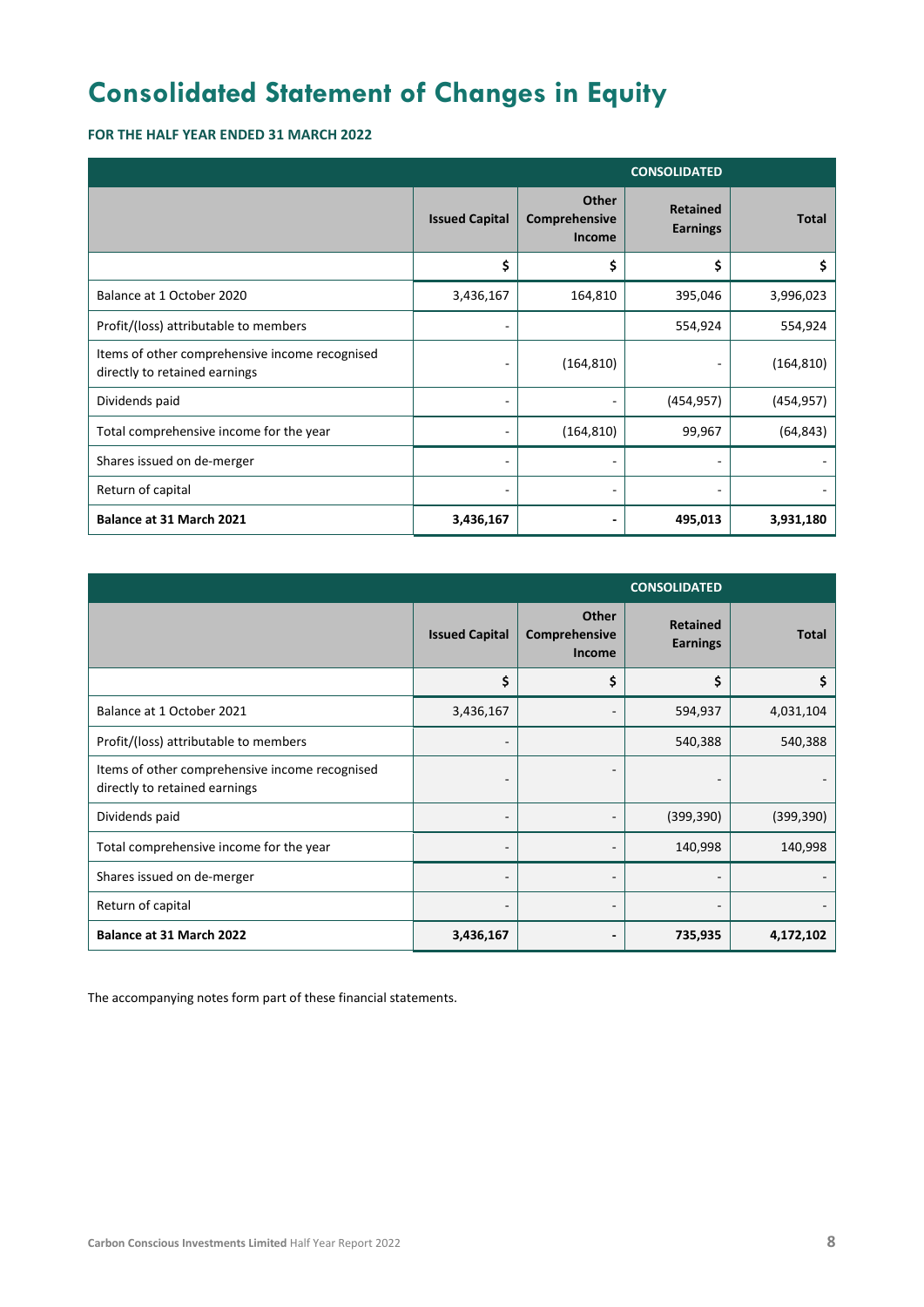### **Notes to the Consolidated Financial Statements**

#### **FOR THE HALF YEAR ENDED 31 MARCH 2022**

#### **NOTE 1: STATEMENT OF SIGNIFICANT ACCOUNTING POLICIES**

These general purpose financial statements for the interim half-year reporting period ended 31 March 2022 have been prepared in accordance with Australian Accounting Standard AASB 134 'Interim Financial Reporting' and the Corporations Act 2001, as appropriate for for-profit oriented entities. Compliance with AASB 134 ensures compliance with International Financial Reporting Standard IAS 34 'Interim Financial Reporting'.

These general purpose financial statements do not include all the notes of the type normally included in annual financial statements. Accordingly, these financial statements are to be read in conjunction with the annual report for the year ended 30 September 2021 and any public announcements made by the company during the interim reporting period in accordance with the continuous disclosure requirements of the Corporations Act 2001.

The principal accounting policies adopted are consistent with those of the previous financial year and corresponding interim reporting period.

The financial statements were authorised for issue on 1 June 2022 by the directors of the company.

No new or amended accounting practices have been adopted since the end of the 2021 accounting period (refer to the 2021 Annual Report).

#### **NOTE 2: REVENUE**

|                                 |                                        | <b>CONSOLIDATED</b>                    |
|---------------------------------|----------------------------------------|----------------------------------------|
|                                 | <b>6 Months Ended</b><br>31 March 2022 | <b>6 Months Ended</b><br>31 March 2021 |
|                                 | \$                                     | \$                                     |
| (a) Revenue from operations     |                                        |                                        |
| VCO sales                       | 10,140                                 | 12,022                                 |
| <b>ACCU Sales</b>               | 166,934                                |                                        |
| CFI Project - Land licence fees | 592,831                                | 589,013                                |
| CFI Project - Management fees   | 731,025                                | 708,360                                |
|                                 | 1,500,930                              | 1,309,395                              |
| (b) Other income                |                                        |                                        |
| Realised capital gain           | -                                      | 101,374                                |
|                                 | -                                      | 101,374                                |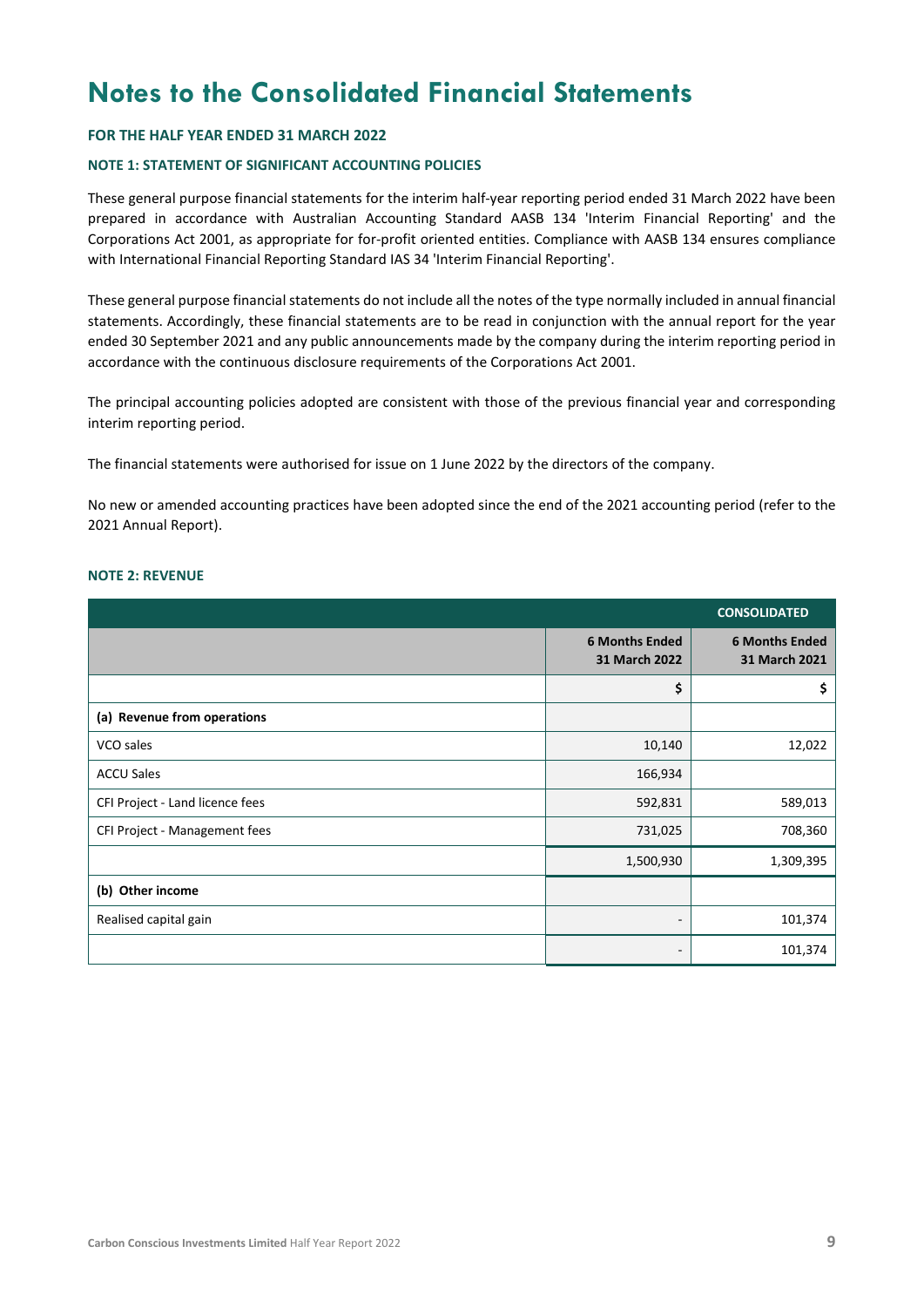**FOR THE HALF YEAR ENDED 31 MARCH 2022**

#### **NOTE 3: INCOME TAX**

|                                                                   |               | <b>CONSOLIDATED</b> |
|-------------------------------------------------------------------|---------------|---------------------|
|                                                                   | 31 March 2022 | 31 March 2021       |
|                                                                   |               |                     |
| Income tax expense recognised in profit or loss                   | 180,704       | 87,969              |
| Total income tax expense recognised in profit or loss             | 180,704       | 87,969              |
|                                                                   |               |                     |
| Numerical reconciliation between tax expense and pre-tax net loss |               |                     |
| Profit before tax                                                 | 721,092       | 642,893             |
| Income tax expense using the domestic tax rate of 25% (2021: 26%) | 180,273       | 167,152             |
| Other adjustments                                                 | 431           | (79, 183)           |
| Income tax attributable to entity                                 | 180,704       | 87,969              |

### **NOTE 4: EARNINGS PER SHARE**

|                                                                                                                                    |                 | <b>CONSOLIDATED</b> |
|------------------------------------------------------------------------------------------------------------------------------------|-----------------|---------------------|
|                                                                                                                                    | 31 March 2022   | 31 March 2021       |
|                                                                                                                                    | Cents per share | Cents per share     |
| Basic earnings per share                                                                                                           | 0.31            | 0.32                |
| The earnings and weighted average number of Ordinary Shares used in the<br>calculation of basic earnings per share are as follows: |                 |                     |
|                                                                                                                                    | \$              | \$                  |
| Profit for the period                                                                                                              | 540,388         | 554,924             |
|                                                                                                                                    |                 |                     |
|                                                                                                                                    | No.             | No.                 |
| Weighted average number of Ordinary Shares outstanding during the period<br>used in calculating basic EPS                          | 173,647,045     | 173,647,045         |

### **NOTE 5: CASH AND CASH EQUIVALENTS**

|                          |               | <b>CONSOLIDATED</b> |
|--------------------------|---------------|---------------------|
|                          | 31 March 2022 | 30 September 2021   |
|                          |               |                     |
| Cash at bank and on hand | 1,654,099     | 1,359,330           |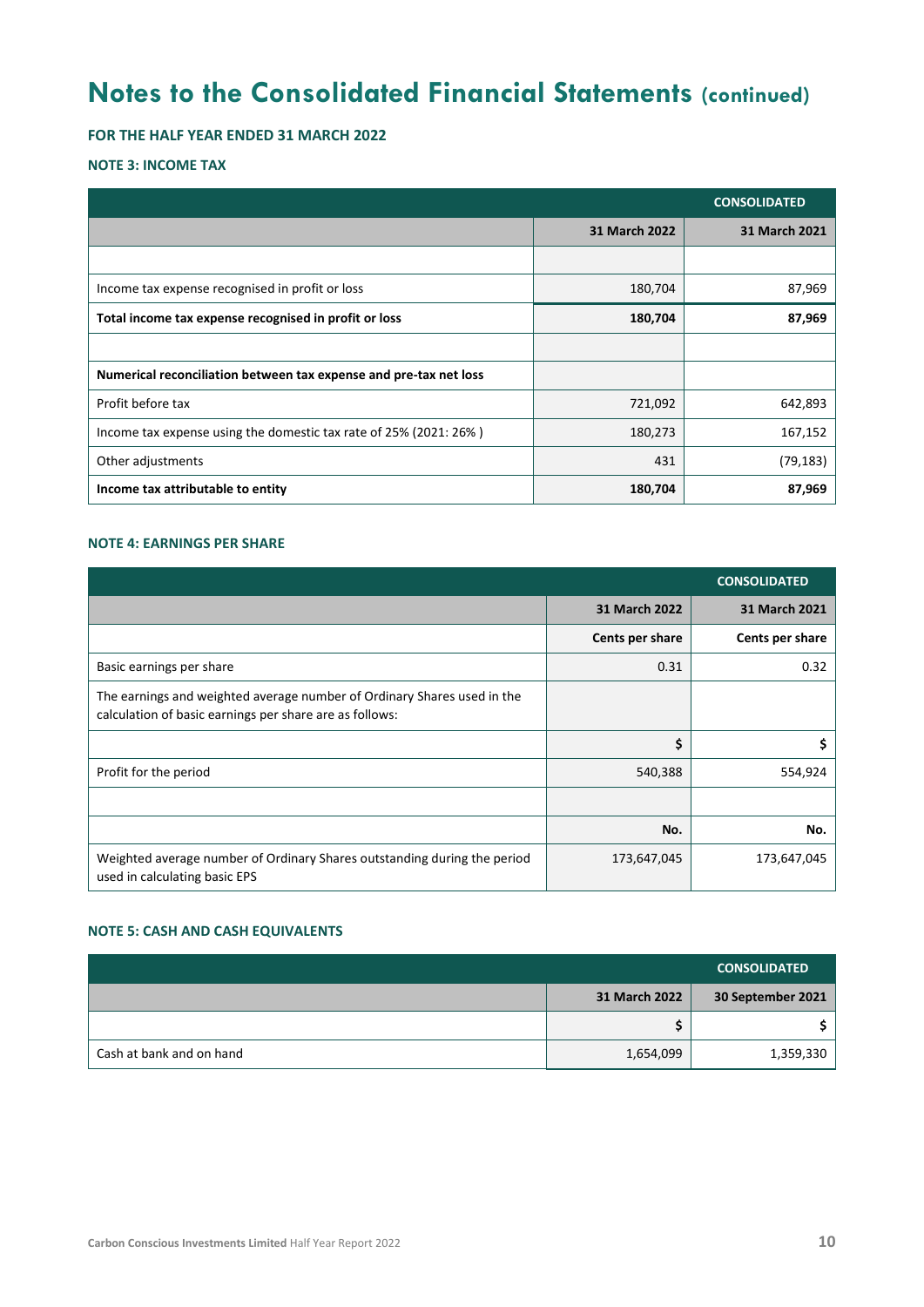### **FOR THE HALF YEAR ENDED 31 MARCH 2022**

### **NOTE 6: TRADE AND OTHER RECEIVABLES**

|                   | <b>CONSOLIDATED</b> |                   |  |
|-------------------|---------------------|-------------------|--|
|                   | 31 March 2022       | 30 September 2021 |  |
|                   | ⊋                   |                   |  |
| Current           |                     |                   |  |
| Trade receivables | 59,493              | 55,031            |  |
| Accrued income    | 606,259             | 595,480           |  |
|                   | 665,752             | 650,511           |  |

#### **NOTE 7: INVENTORIES**

|                                      | <b>CONSOLIDATED</b>      |                   |  |
|--------------------------------------|--------------------------|-------------------|--|
|                                      | 31 March 2022            | 30 September 2021 |  |
|                                      | \$                       | \$                |  |
| Current                              |                          |                   |  |
| Inventory - Voluntary Carbon Offsets | 942                      | 13,556            |  |
|                                      | 942                      | 13,566            |  |
| Non current                          |                          |                   |  |
| Inventory - Seed                     | 17,630                   | 17,630            |  |
| Inventory - Voluntary Carbon Offsets | $\overline{\phantom{a}}$ | (2, 474)          |  |
|                                      | 17,630                   | 15,156            |  |

#### **NOTE 8: INVESTMENTS**

|                                        | <b>CONSOLIDATED</b>      |                   |
|----------------------------------------|--------------------------|-------------------|
|                                        | 31 March 2022            | 30 September 2021 |
|                                        | \$                       |                   |
| Investment in Rumble Resources Limited |                          |                   |
| Opening fair value                     | -                        | 233,589           |
| Disposals                              | $\overline{\phantom{0}}$ | (170, 153)        |
| Realised gain                          | -                        | 101,374           |
| <b>Fair Value Movement</b>             | -                        |                   |
| Accumulated other comprehensive income | -                        | (164, 810)        |
| Closing fair value                     |                          |                   |

Under the terms of AASB 9 Financial Instruments at 30 September 2021 the investment had been classified as fair value through other comprehensive income.

The Group has sold all shares previously held in Rumble Resources Limited.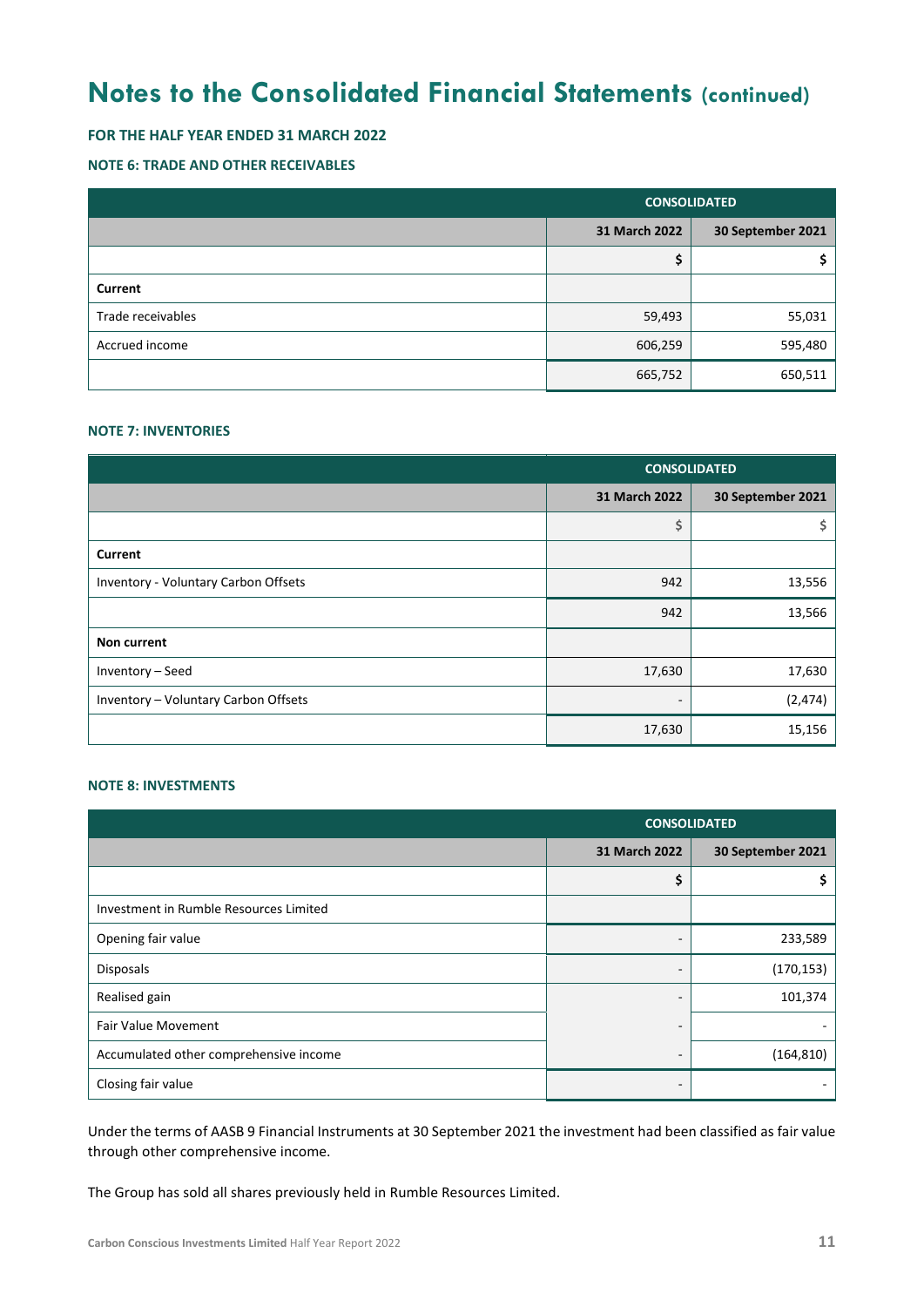### **FOR THE HALF YEAR ENDED 31 MARCH 2022**

### **NOTE 9: INTANGIBLE ASSETS**

|                                             | <b>CONSOLIDATED</b> |                   |
|---------------------------------------------|---------------------|-------------------|
|                                             | 31 March 2022       | 30 September 2021 |
| <b>Forestry Rights</b>                      |                     |                   |
|                                             |                     |                   |
| Forestry Rights at cost                     | 14,177,854          | 14,177,854        |
| Accumulated amortisation on forestry rights | (11, 644, 367)      | (11, 361, 375)    |
|                                             | 2,533,487           | 2,816,479         |

#### **NOTE 10: PLANT & EQUIPMENT**

|                                                     | <b>CONSOLIDATED</b>      |                   |
|-----------------------------------------------------|--------------------------|-------------------|
|                                                     | 31 March 2022            | 30 September 2021 |
|                                                     | \$                       | \$                |
| Cost                                                | 5,728                    | 2,132             |
| Accumulated depreciation                            | (2,789)                  | (236)             |
| As at 1 October, net of accumulated depreciation    | 2,939                    |                   |
| Additions                                           | $\overline{\phantom{a}}$ | 3,596             |
| Disposals                                           |                          |                   |
| Depreciation charge for the period                  | (550)                    | (2, 553)          |
| As at end of period net of accumulated depreciation | 2,389                    | 2,939             |
|                                                     |                          |                   |
| Cost                                                | 5,728                    | 5,728             |
| Accumulated depreciation                            | (3, 339)                 | (2,789)           |
| Net carrying amount                                 | 2,389                    | 2,939             |

### **NOTE 11: TRADE AND OTHER PAYABLES**

|                                      | <b>CONSOLIDATED</b> |                   |
|--------------------------------------|---------------------|-------------------|
|                                      | 31 March 2022       | 30 September 2021 |
| Current                              | ∼                   |                   |
| Trade payables                       | 152,998             | 217,734           |
| Employee benefits accrual            | 3,200               | 3,200             |
| Sundry payables and accrued expenses | 53,477              | 38,917            |
|                                      | 209,675             | 259,851           |

Trade payables are non-interest bearing and are normally settled on 30-day terms.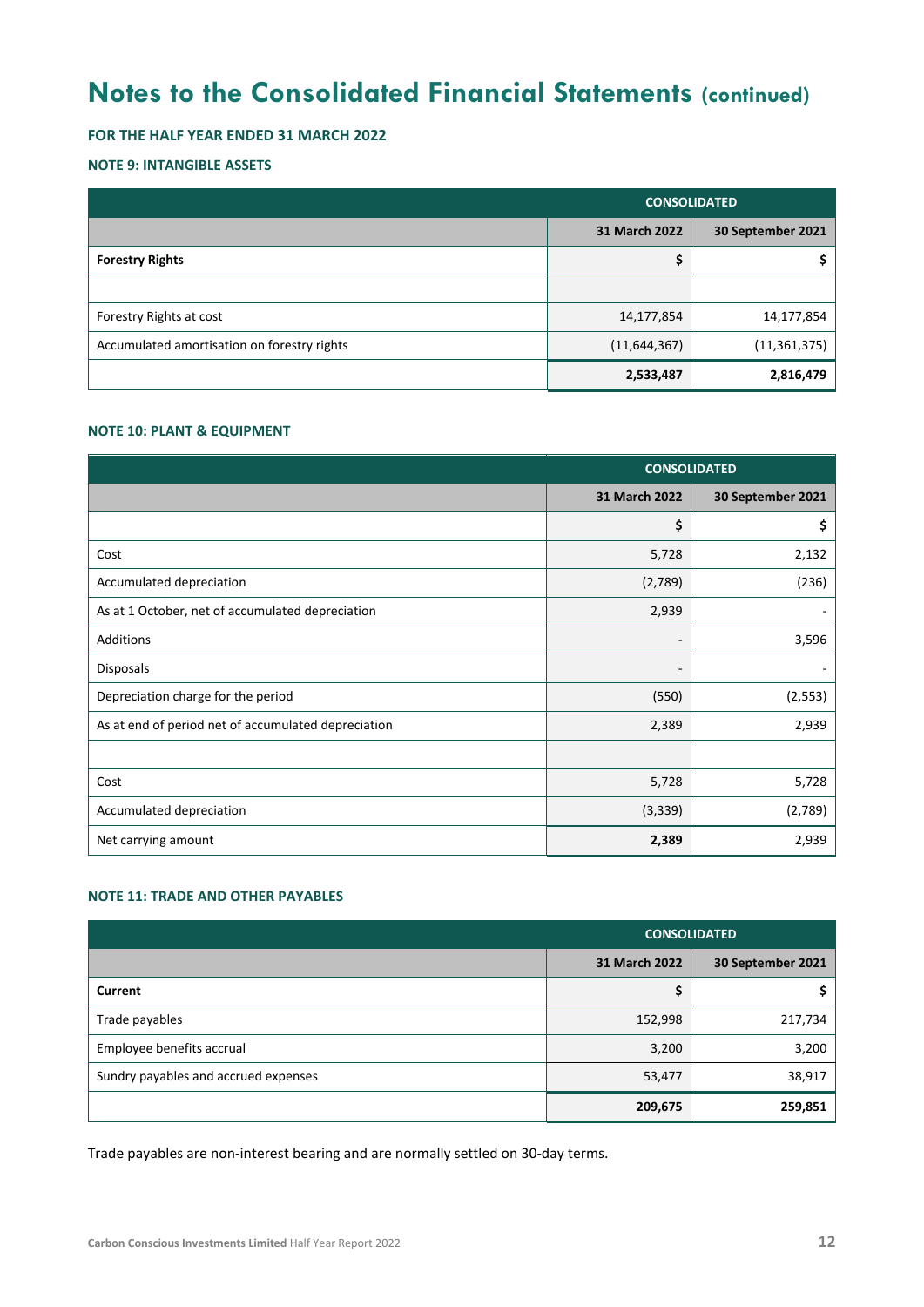### **FOR THE HALF YEAR ENDED 31 MARCH 2022**

#### **NOTE 12: ISSUED CAPITAL AND RESERVES**

|                                                                         | <b>CONSOLIDATED</b> |                   |
|-------------------------------------------------------------------------|---------------------|-------------------|
|                                                                         | 31 March 2022       | 30 September 2021 |
|                                                                         | \$                  |                   |
| <b>Issued Capital</b>                                                   |                     |                   |
| 173,647,045 (30 September 2021: 173,647,045) fully paid Ordinary Shares |                     |                   |
| <b>Movement in Ordinary Shares on issue</b>                             |                     |                   |
| At beginning of the financial reporting period                          | 3,436,167           | 3,436,167         |
| Return of capital                                                       | -                   |                   |
|                                                                         | 3,436,167           | 3,436,167         |

### **NOTE 13: DIVIDENDS**

Dividends paid were as follows:

|               | <b>CONSOLIDATED</b> |                   |
|---------------|---------------------|-------------------|
|               | 31 March 2022       | 30 September 2021 |
|               |                     |                   |
| Dividend paid | 399,390             | 854,345           |
|               | 399,390             | 854,345           |

The directors declared a fully franked dividend (record date 22 December 2021) of \$0.002300 per ordinary share to be paid on 23 December 2021.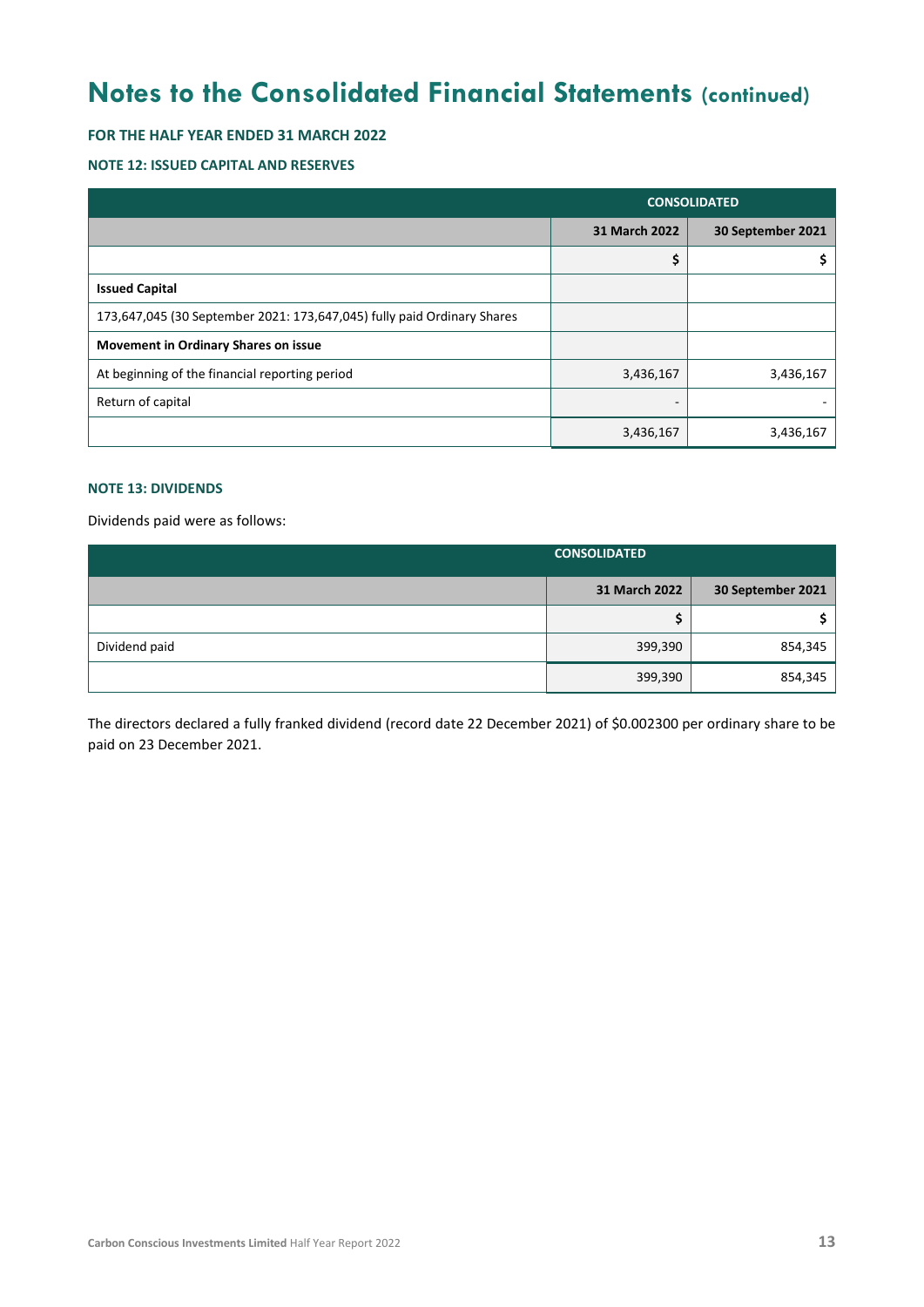### **Directors' Declaration**

- 1. In the opinion of the Directors of Carbon Conscious Investments Limited (the 'Company'):
	- (a) the accompanying financial statements, notes and additional disclosures are in accordance with the Corporations Act 2001 including:
		- i. giving a true and fair view of the Group's financial position as at 31 March 2022 and of its performance for the year then ended; and
		- ii. complying with Australian Accounting Standards, the Corporations Regulations 2001, professional reporting requirements and other mandatory requirements.
	- (b) there are reasonable grounds to believe that the Company will be able to pay its debts as and when they become due and payable.
	- (c) the financial statements and notes thereto are in accordance with International Financial Reporting Standards issued by the International Accounting Standards Board.
- 2. This declaration has been made after receiving the declarations required to be made to the Directors in accordance with Section 295A of the Corporations Act 2001 for the period ended 31 March 2022.

This declaration is signed in accordance with a resolution of the Board of Directors.

**15 June 2022 ANTHONY FITZGERALD Managing Director Carbon Conscious Investments Limited**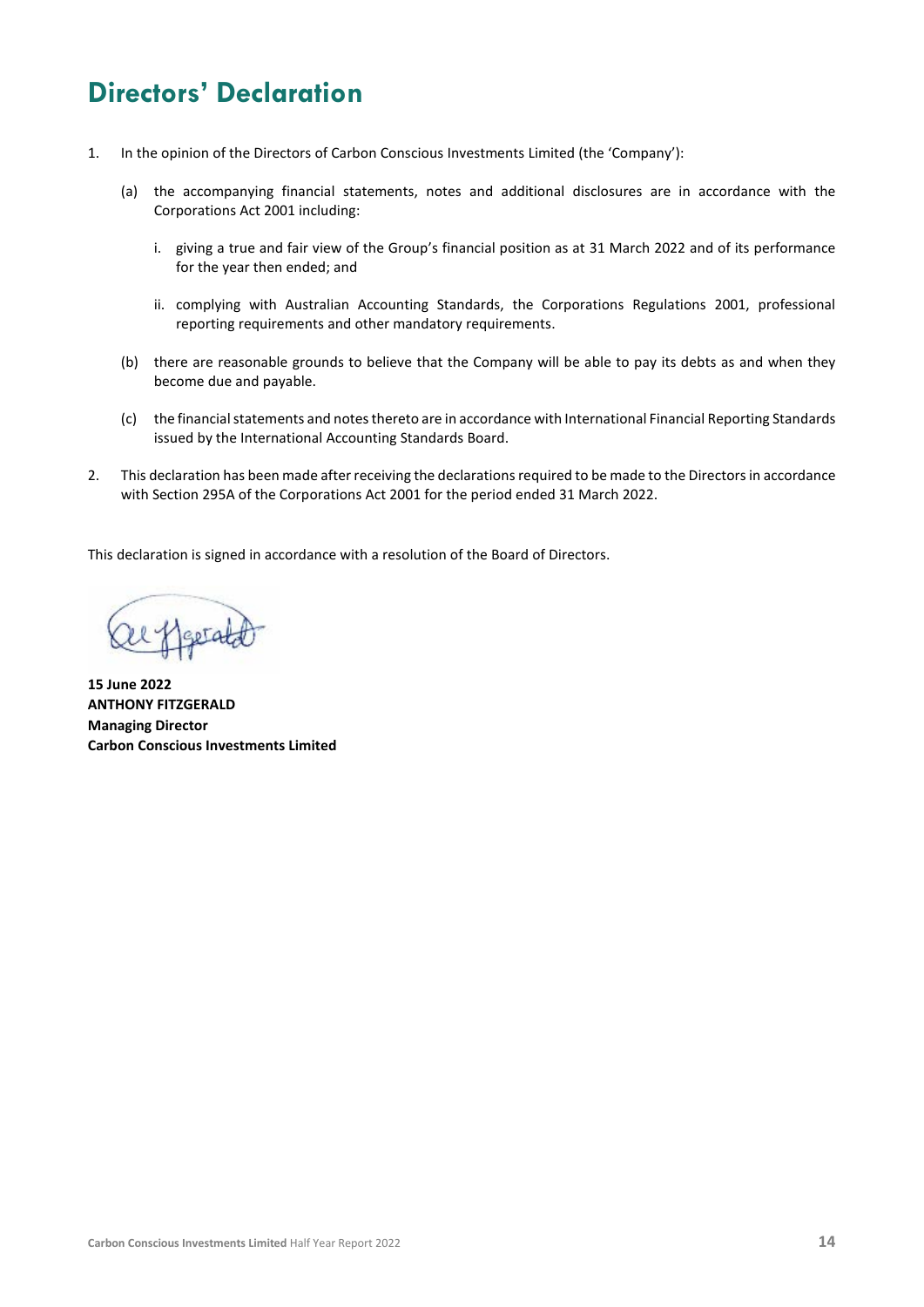## **ELDERTON AUDIT PTY LTD**

### **INDEPENDENT AUDITOR'S REVIEW REPORT**

To the members of Carbon Conscious Investments Limited

### **Report on the Half-Year Financial Report**

#### **Conclusion**

We have reviewed the half-year financial report of Carbon Conscious Investments Limited (the 'Company') and its controlled entities (collectively referred as the 'Group'), which comprises the condensed consolidated statement of financial position as at 31 March 2022, the condensed consolidated statement of comprehensive income, condensed consolidated statement of changes in equity and condensed consolidated statement of cash flows for the half-year ended on that date, a summary of significant accounting policies and other explanatory information, and the directors' declaration.

Based on our review, which is not an audit, we have not become aware of any matter that makes us believe that the accompanying half-year financial report of the group does not comply with the Corporations Act 2001 including:

(a) giving a true and fair view of the Group's financial position as at 31 March 2022 and of its performance for the half-year ended on that date; and

(b) complying with Accounting Standard AASB 134 Interim Financial Reporting and the Corporations Regulations 2001.

### **Basis for Conclusion**

We conducted our review in accordance with ASRE 2410 Review of a Financial Report Performed by the Independent Auditor of the Entity. Our responsibilities are further described in the Auditor's Responsibilities for the Review of the Financial Report section of our report. We are independent of the group in accordance with the auditor independence requirements of the Corporations Act 2001 and the ethical requirements of the Accounting Professional and Ethical Standards Board's APES 110 Code of Ethics for Professional Accountants (including Independence Standards) (the Code) that are relevant to our audit of the financial report in Australia. We have also fulfilled our other ethical responsibilities in accordance with the Code.

We confirm that the independence declaration required by the Corporations Act 2001 which has been given to the directors of the Group, would be in the same terms if given to the directors as at the time of this auditor's review report.

### **Responsibility of Management for the Financial Report**

The directors of the Group are responsible for the preparation of the half-year financial report that gives a true and fair view in accordance with Australian Accounting Standards and the Corporations Act 2001 and for such internal control as the directors determine is necessary to enable the preparation of the half-year financial report that gives a true and fair view and is free from material misstatement, whether due to fraud or error.